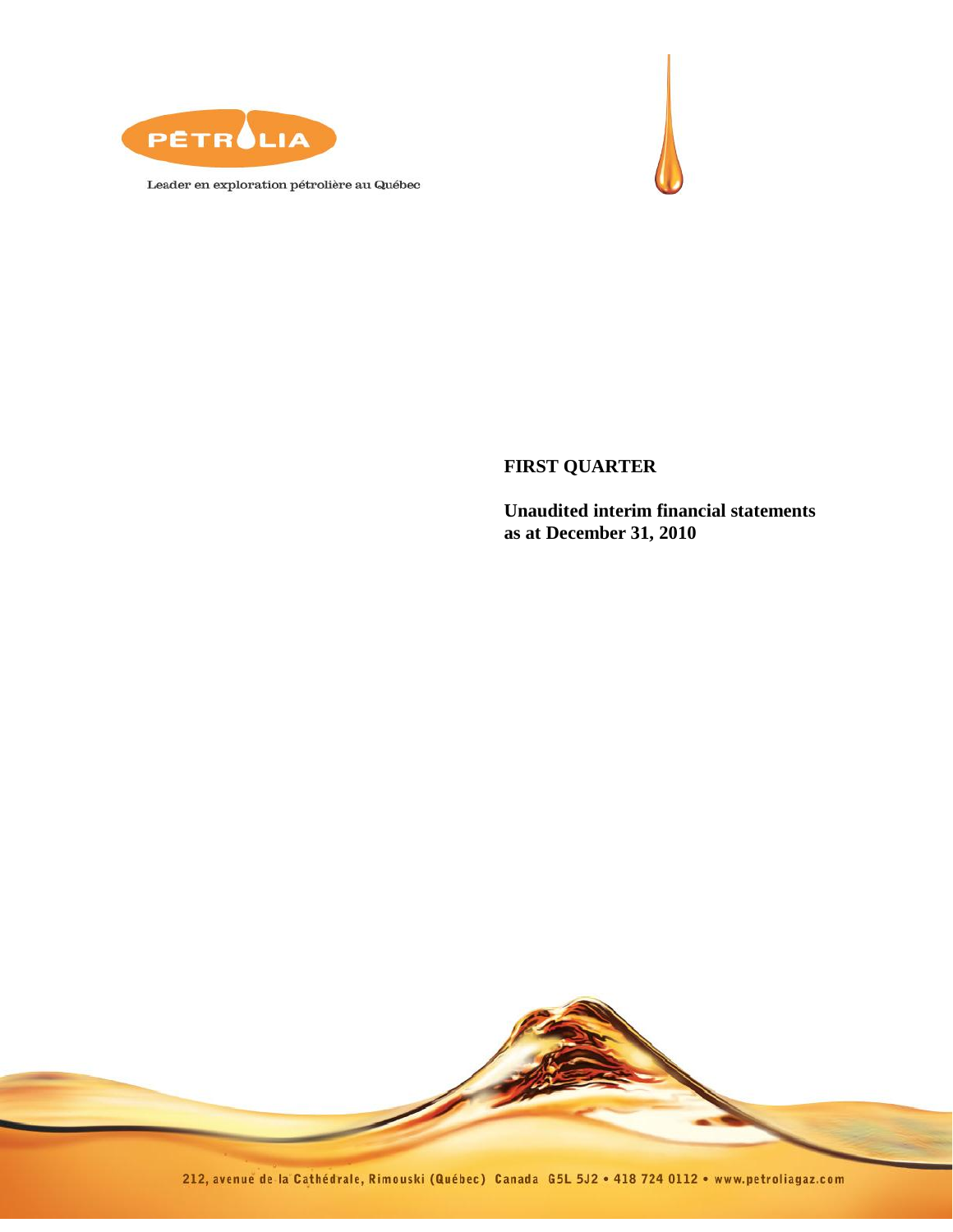

#### **UNAUDITED INTERIM FINANCIAL STATEMENTS**

#### **FOR THE THREE-MONTH PERIOD ENDED DECEMBER 31, 2010**

#### **Declaration Concerning the Interim Financial Statements**

Management has prepared the interim financial statements of Pétrolia Inc., including the balance sheet as at December 31, 2010, as well as the statements of income and comprehensive income, shareholdersø equity, deferred exploration expenses, and cash flows for the three-month period ended on December 31, 2010. No external auditors of firm examined or verified these interim financial statements.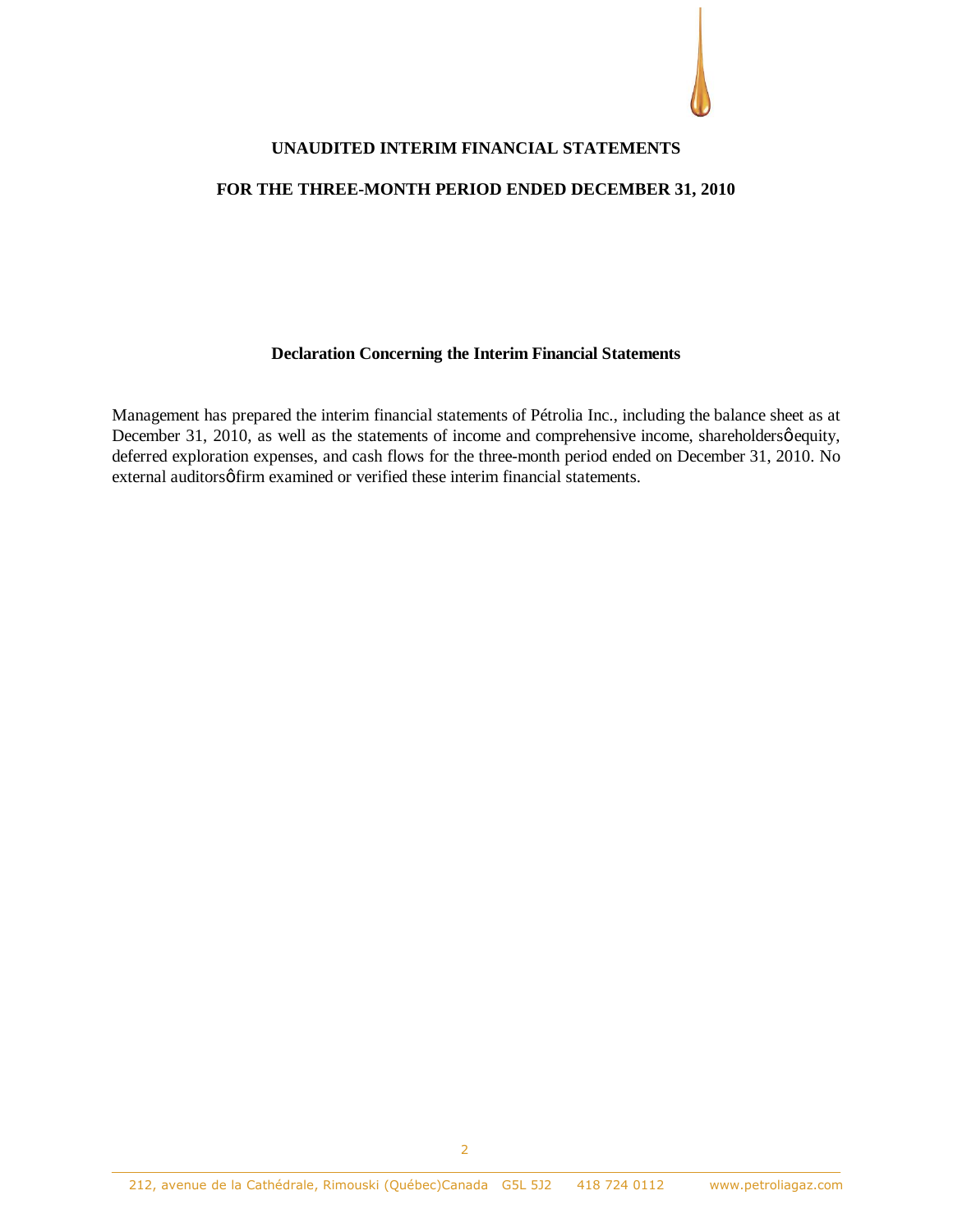

#### **BALANCE SHEET**

|                                                  |             | As at December 31, As at September 30, |
|--------------------------------------------------|-------------|----------------------------------------|
|                                                  | 2010        | 2010                                   |
|                                                  | \$          | \$                                     |
|                                                  | (unaudited) | (audited)                              |
| <b>ASSETS</b>                                    |             |                                        |
| <b>Current assets</b>                            |             |                                        |
| Cash and cash equivalents                        | 7,752,115   | 1,949,055                              |
| Receivables                                      | 3,124,044   | 2,920,900                              |
| Advance on exploration work                      | 57,408      | 70,372                                 |
| Investments cashable during the next fiscal year | 754,331     | 754,331                                |
|                                                  | 11,687,898  | 5,694,658                              |
|                                                  |             |                                        |
| <b>Fixed assets</b>                              | 202,461     | 213,159                                |
| Oil and gas properties (Note 3)                  | 3,050,099   | 3,852,629                              |
| <b>Deferred exploration expenses</b> (Note 4)    | 21,800,561  | 21,234,411                             |
|                                                  | 36,741,019  | 30,994,857                             |
| <b>LIABILITIES</b>                               |             |                                        |
| <b>Current liabilities</b>                       |             |                                        |
| Payables and accrued expenses                    | 1,594,854   | 822,339                                |
| Loan                                             | 2,243,310   | 2,243,310                              |
|                                                  |             |                                        |
|                                                  | 3,838,164   | 3,065,649                              |
| <b>Future taxes</b>                              | 2,737,029   | 1,323,583                              |
|                                                  | 6,575,193   | 4,389,232                              |
| <b>SHAREHOLDERSØEQUITY</b>                       |             |                                        |
| Capital stock (Note 5)                           | 28,288,874  | 28, 288, 874                           |
| Contributed surplus ó Stock options              | 1,383,415   | 1,300,615                              |
| Contributed surplus ó Expired stock options      | 783,366     | 783,366                                |
| Deficit                                          | (289, 829)  | (3,767,230)                            |
|                                                  | 30,165,826  | 26,605,625                             |
|                                                  | 36,741,019  | 30,994,857                             |
|                                                  |             |                                        |

On behalf of the Board

Director Director

(signed) *André Proulx* (signed) *Vincent Causse*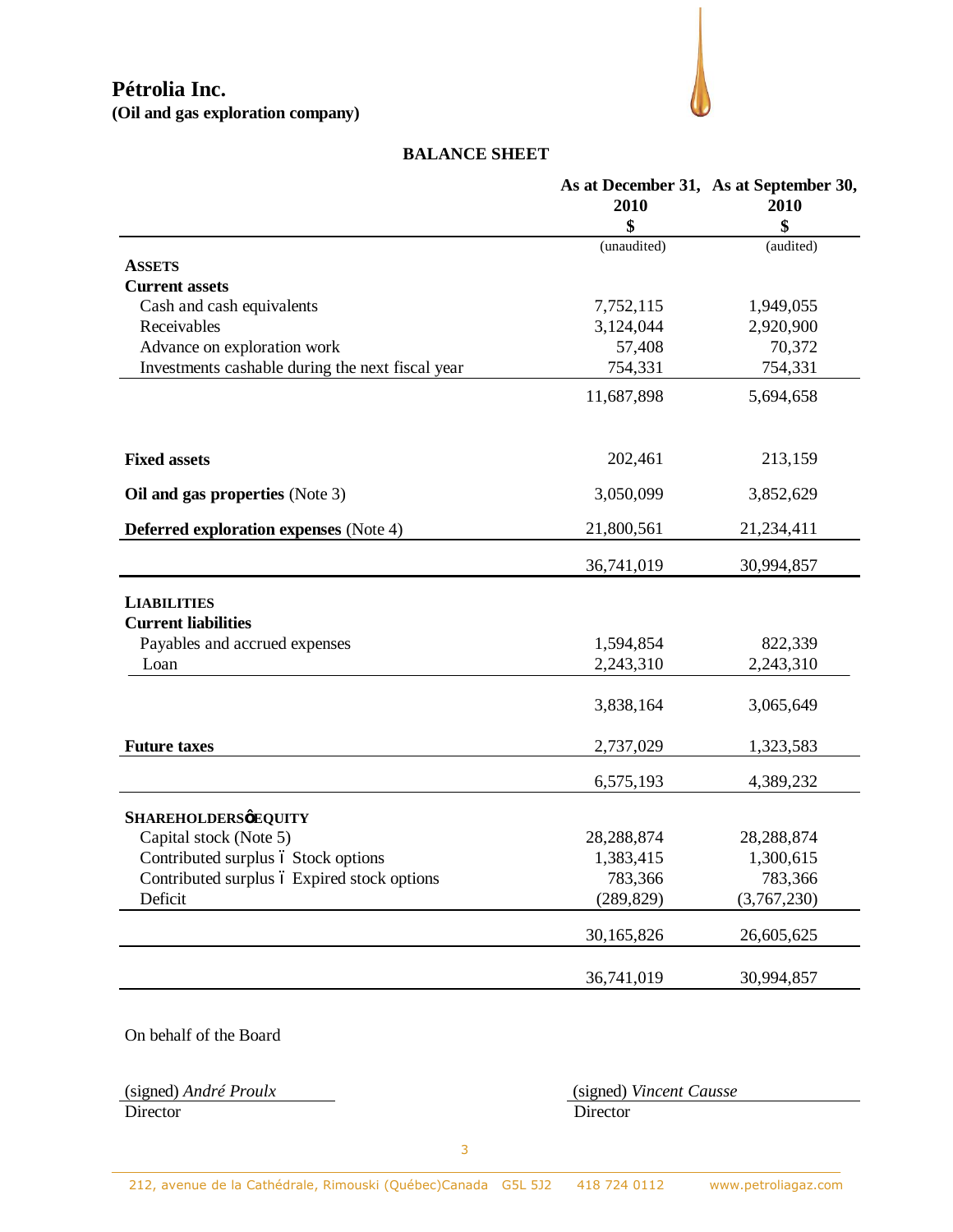

### **STATEMENT OF INCOME AND COMPREHENSIVE INCOME (unaudited) Three-month period ended December 31**

|                                                             | 2010<br>\$ | 2009<br>\$ |
|-------------------------------------------------------------|------------|------------|
| <b>REVENUE</b>                                              |            |            |
| Project income                                              |            | 1,781      |
| Interest income                                             | 6,522      | 4,843      |
|                                                             | 6,522      | 6,624      |
| <b>OPERATING EXPENSES</b>                                   |            |            |
| Administrative expenses (Appendix A)                        | 502,132    | 303,408    |
| General expenses (Appendix B)                               |            |            |
|                                                             | 502,132    | 303,408    |
|                                                             |            |            |
| LOSS BEFORE OTHER ITEMS AND INCOME                          |            |            |
| <b>TAXES</b>                                                | (495, 610) | (296, 784) |
| <b>OTHER ITEMS</b>                                          |            |            |
| Gain on disposal of interest in certain                     |            |            |
| licenses (net of tax)                                       | 3,856,703  |            |
| Gain on disposal of shares                                  |            | 395,163    |
| Unrealized loss on financial assets held for<br>trading     |            | (458,500)  |
|                                                             |            |            |
| <b>EARNINGS</b><br>(LOSS)<br><b>BEFORE</b><br><b>INCOME</b> | 3,361,093  | (360, 121) |
| <b>TAXES</b>                                                |            |            |
| Future income taxes                                         | 116,308    | 31,145     |
|                                                             |            |            |
| NET EARNINGS (NET LOSS) AND<br><b>COMPREHENSIVE INCOME</b>  | 3,477,401  | (391, 266) |
|                                                             |            |            |
| <b>BASIC NET EARNINGS (NET LOSS) PER</b>                    |            |            |
| <b>SHARE</b>                                                | 0.0695     | (0.0094)   |
| <b>DILUTED NET EARNINGS (NET LOSS)</b>                      |            |            |
| <b>PER SHARE</b>                                            | 0.0571     | (0.0094)   |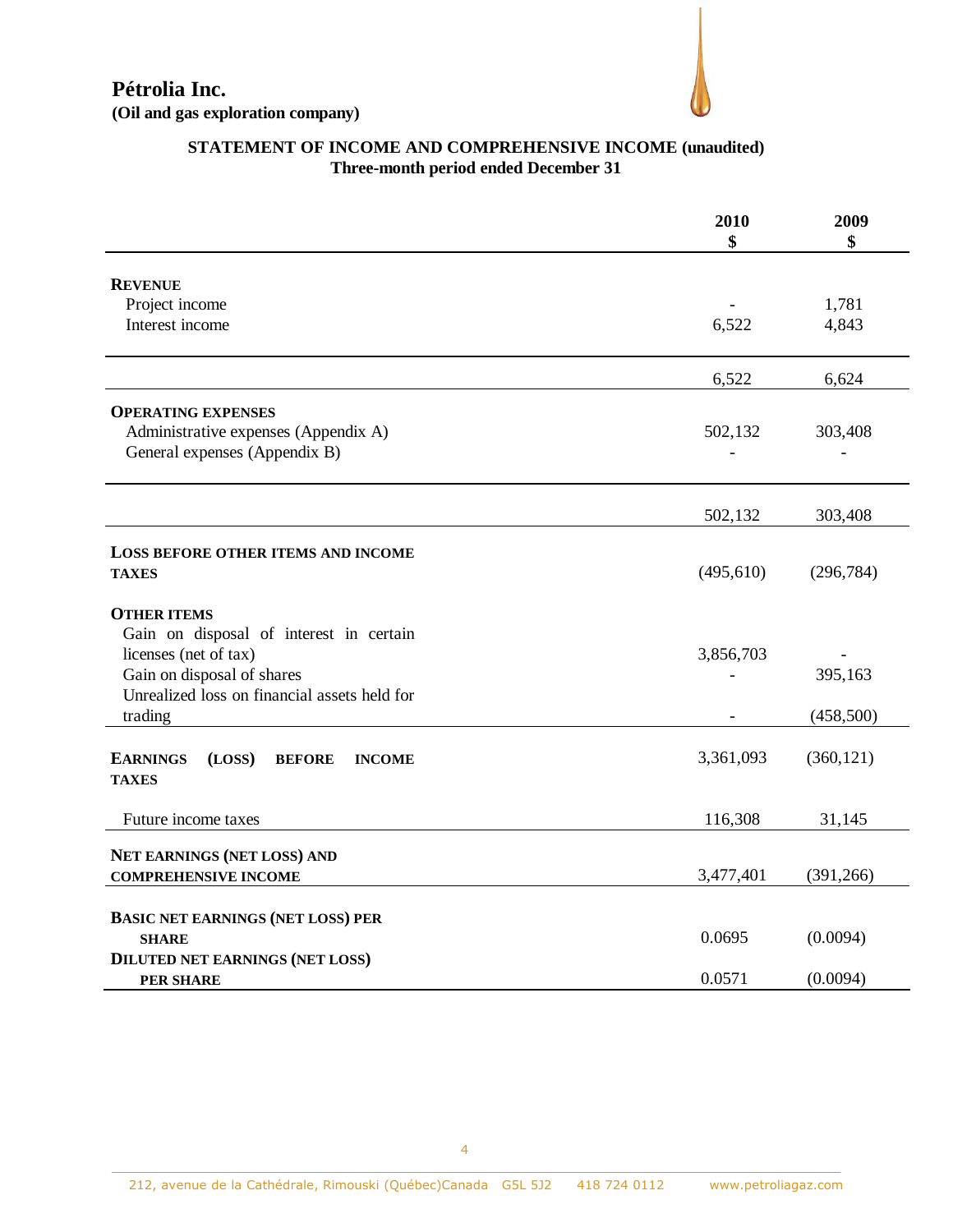**(Oil and gas exploration company)**



# **STATEMENT OF SHAREHOLDERS' EQUITY**

|                                                            | <b>Capital stock</b>     |                          |                      | <b>Contributed surplus</b> |                |                     |
|------------------------------------------------------------|--------------------------|--------------------------|----------------------|----------------------------|----------------|---------------------|
|                                                            |                          |                          | <b>Stock options</b> | <b>Expired</b>             | <b>Deficit</b> | <b>Total</b>        |
|                                                            |                          |                          |                      | stock options              |                |                     |
|                                                            | <b>Number</b>            | \$                       | \$                   | \$                         | \$             | \$                  |
| Audited balance as at<br>September 30, 2009                | 40,914,219               | 21,674,783               | 1,957,120            | 225,721                    | (2,408,701)    | 21,448,923          |
| Issued during the period                                   |                          |                          |                      |                            |                |                     |
| Cash                                                       | 7,960,568                | 7,129,907                |                      |                            |                | 7,129,907           |
| Stock options exercised                                    | 25,000                   | 16,750                   | (6,750)              |                            |                | 10,000              |
| <b>Share issuance costs</b>                                | $\overline{\phantom{a}}$ | (1,419,273)              |                      |                            | $\overline{a}$ | (1,419,273)         |
| <b>Other activities</b>                                    |                          |                          |                      |                            |                |                     |
| Expired stock options                                      |                          |                          | (394,970)            | 394,970                    |                |                     |
| Net loss                                                   |                          | $\overline{\phantom{a}}$ |                      | $\overline{\phantom{a}}$   | (391, 266)     | (391,266)           |
| <b>Unaudited balance as at</b><br><b>December 31, 2009</b> | 48,899,787               | 27,402,167               | 1,555,400            | 620,691                    | (2,799,967)    | 26,778,291          |
|                                                            |                          |                          |                      |                            |                |                     |
| <b>Audited balance as at</b><br>September 30, 2010         | 50,067,287               | 28,288,874               | 1,300,615            | 783,366                    | (3,767,230)    | 26,605,625          |
| <b>Other activities</b>                                    |                          |                          |                      |                            |                |                     |
| Stock-based compensation<br>Net earnings                   |                          |                          | 82,800               |                            | 3,477,401      | 82,800<br>3,477,401 |
| <b>Unaudited balance as at</b><br><b>December 31, 2010</b> | 50,067,287               | 28,288,874               | 1,383,415            | 783,366                    | (289, 829)     | 30,165,826          |
|                                                            |                          |                          |                      |                            |                |                     |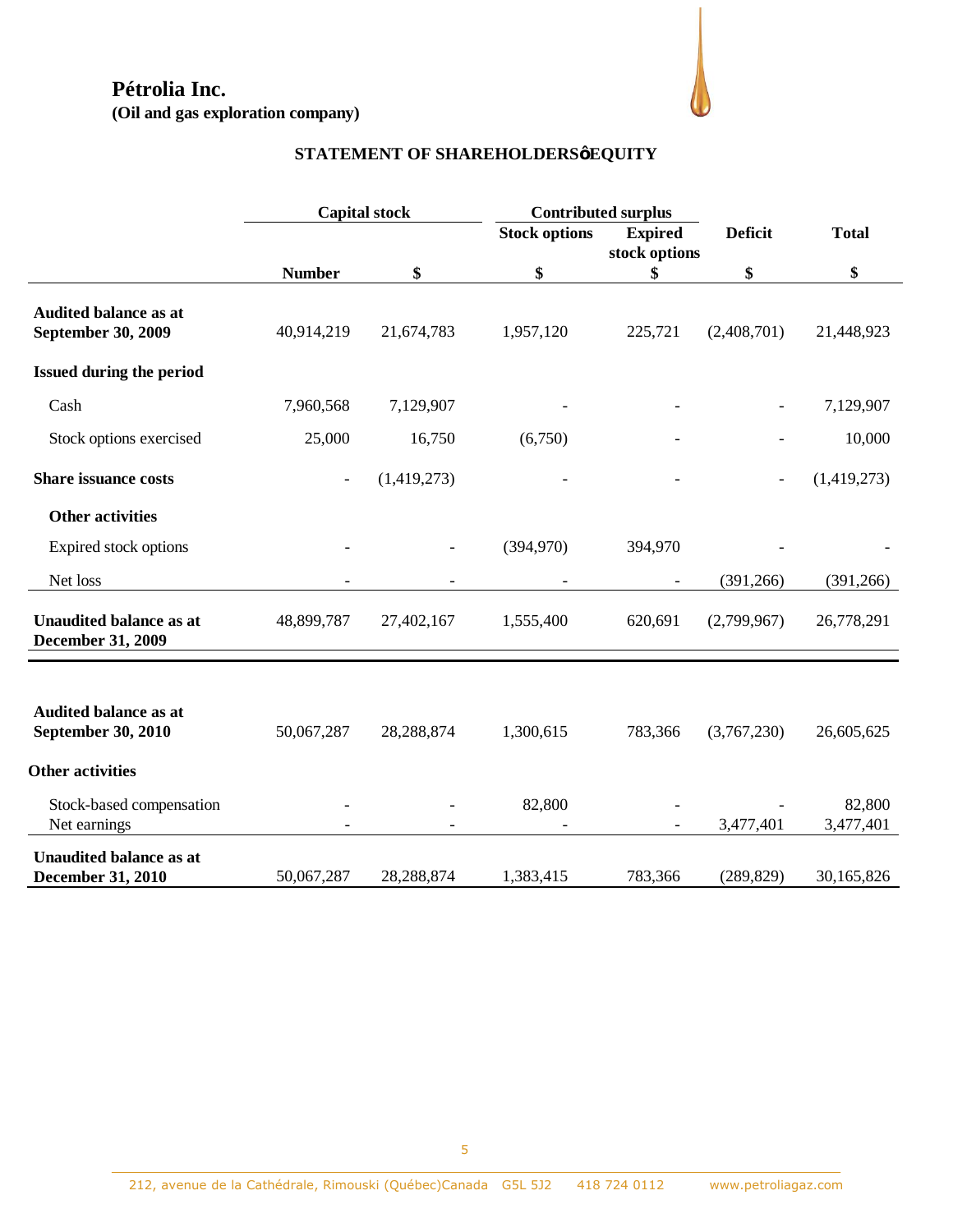

### **STATEMENT OF DEFERRED EXPLORATION EXPENSES (unaudited) Three-month period ended December 31**

|                                         | 2010<br>\$ | 2009<br>\$ |
|-----------------------------------------|------------|------------|
|                                         |            |            |
| <b>EXPLORATION EXPENSES</b>             |            |            |
| Analyses                                | 140        |            |
| Evaluation of oil reserves              | 50,278     |            |
| <b>Drilling</b>                         | 322,921    | 4,341,625  |
| General exploration expenses            | 79,794     | 8,690      |
| Geology                                 | 151,046    | 104,613    |
| Geophysical surveys                     | 48,194     | 96,487     |
| Completion                              | 53,350     |            |
| Stock option-based compensation         | 34,200     |            |
|                                         | 739,923    | 4,551,415  |
| <b>DEDUCTIONS</b>                       |            |            |
| Income from evaluation of oil reserves  | 44,221     | 10,030     |
| <b>Exploration subsidies</b>            | 129,552    | 650,615    |
| Partner contributions                   |            | 178,061    |
|                                         | 173,773    | 838,706    |
| <b>INCREASE IN EXPLORATION EXPENSES</b> |            |            |
| <b>FOR THE PERIOD</b>                   | 566,150    | 3,712,709  |
| <b>BALANCE, BEGINNING OF PERIOD</b>     | 21,234,411 | 13,346,303 |
|                                         |            |            |
| <b>BALANCE, END OF PERIOD</b>           | 21,800,561 | 17,059,012 |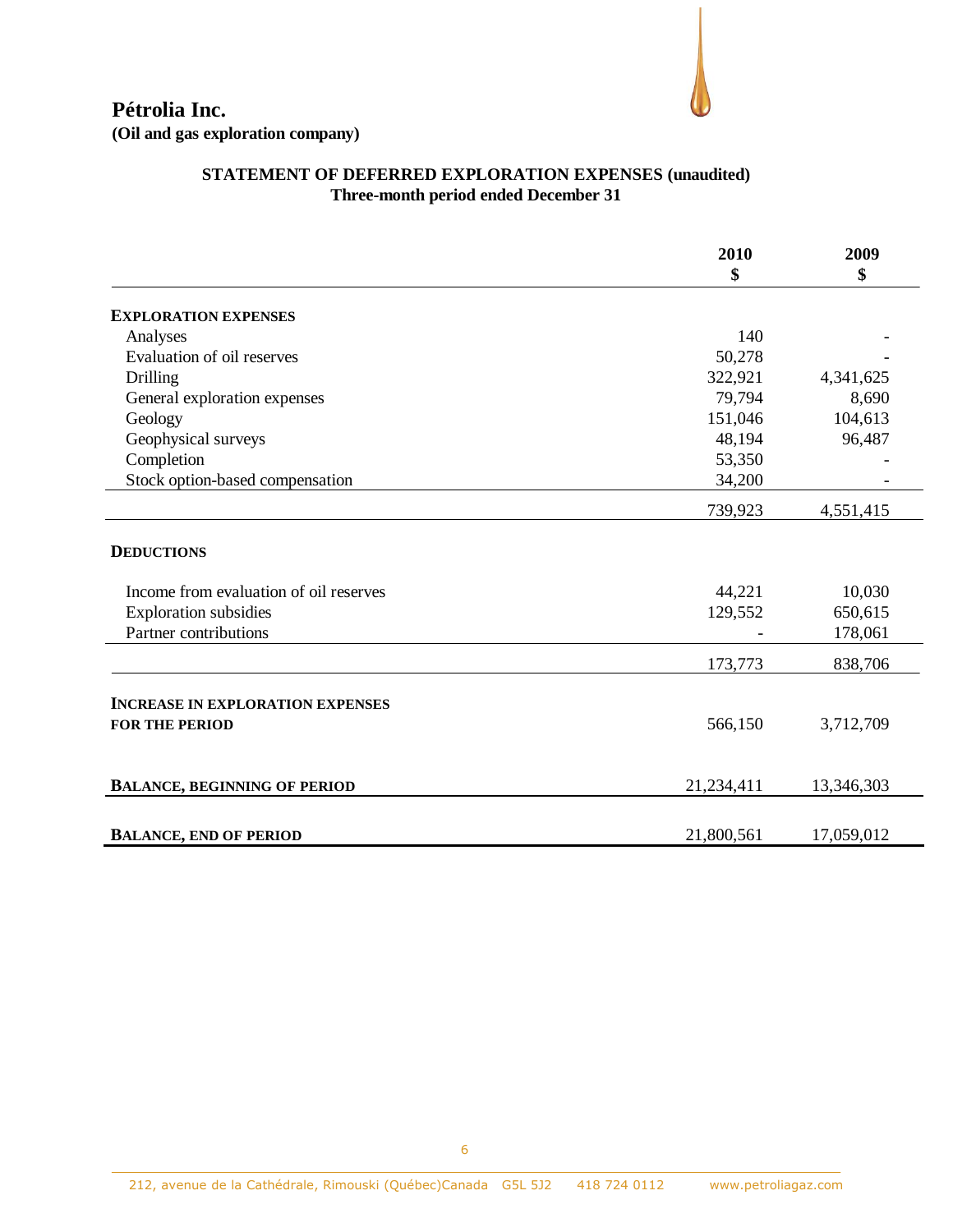

# **STATEMENT OF CASH FLOWS (unaudited) Three-month period ending December 31**

|                                                           | 2010<br>\$  | 2009<br>\$  |
|-----------------------------------------------------------|-------------|-------------|
| <b>OPERATING ACTIVITIES</b>                               |             |             |
| Net earnings (net loss)                                   | 3,477,401   | (391, 266)  |
| Items not affecting cash                                  |             |             |
| Depreciation of fixed assets                              | 14,845      | 13,063      |
| Stock-based compensation                                  | 48,600      |             |
| Future income taxes                                       | (116,308)   | 31,145      |
| Gain on disposal of interest in certain licenses          |             |             |
| (net of taxes)                                            | (3,856,703) |             |
| Gain on disposal of shares                                |             | (395, 163)  |
| Unrealized loss on financial assets held for trading      |             | 458,500     |
|                                                           | (432, 165)  | (283, 721)  |
| Net change in non-cash operating                          |             |             |
| Items                                                     | 754,461     | 719,321     |
|                                                           | 322,296     | 435,600     |
| <b>FINANCING ACTIVITIES</b>                               |             |             |
| Capital stock issuance                                    |             | 7,139,907   |
| Share issuance costs                                      |             | (386,966)   |
|                                                           |             | 6,752,941   |
| <b>INVESTING ACTIVITIES</b>                               |             |             |
| Disposal of shares                                        |             | 480,163     |
| Disposal of interest in certain licenses                  | 6,690,000   |             |
| Expenses for the disposal of interest in certain licenses | (497, 482)  |             |
| Acquisition of fixed assets                               | (4,147)     | (62, 832)   |
| Acquisition of oil and gas properties                     | (3,530)     | (556, 646)  |
| Increase in deferred exploration expenses                 |             |             |
| net of deductions                                         | (704, 077)  | (4,155,956) |
|                                                           | 5,480,764   | (4,295,271) |
| <b>INCREASE IN CASH AND CASH EQUIVALENTS</b>              | 5,803,060   | 2,893,270   |
| CASH AND CASH EQUIVALENTS, BEGINNING OF                   | 1,949,055   | 4,833,064   |
| <b>PERIOD</b>                                             |             |             |
| CASH AND CASH EQUIVALENTS, END OF PERIOD                  | 7,752,115   | 7,726,354   |
|                                                           |             |             |
| CASH AND CASH EQUIVALENTS ARE AS FOLLOWS:                 |             |             |
| Cash                                                      | 4,151,115   | 4,255,802   |
| Guaranteed investment certificates (redeemable)           | 3,600,000   |             |
| Money market fund                                         | 1,000       | 3,470,552   |
|                                                           | 7,752,115   | 7,726,354   |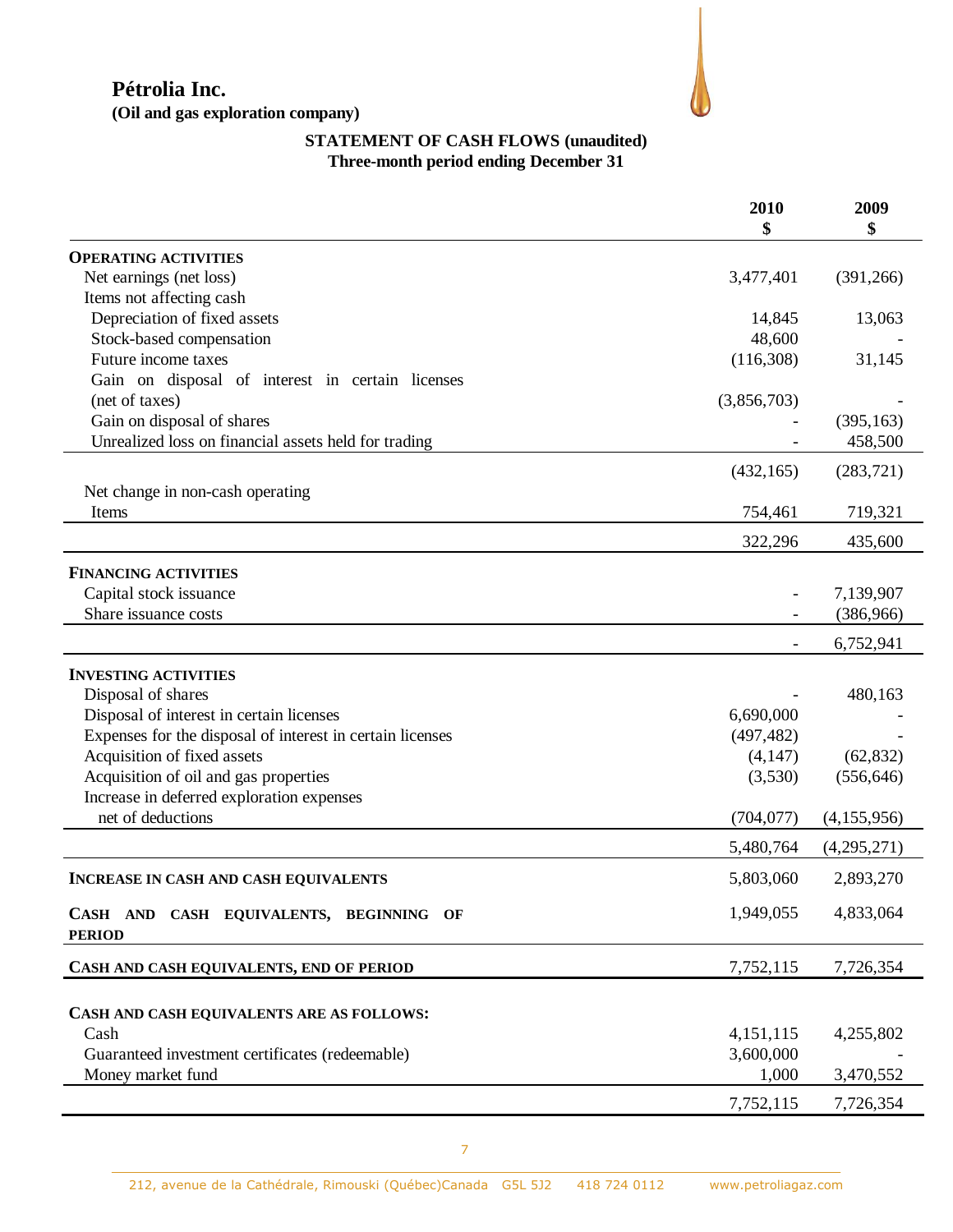

#### **ADDITIONAL NOTES TO INTERIM FINANCIAL STATEMENTS as at December 31, 2010**

#### **1. INCORPORATING ACTS AND TYPES OF ACTIVITIES**

The Company, incorporated under part IA of the Quebec *Companies Act*, is an oil and gas exploration company whose shares have been traded on the TSX Venture Exchange since February 16, 2005 under the symbol PEA.

The Company is currently exploring its oil and gas properties, and its long-term profitability is in part dependent on the costs and success of its exploration programs and subsequent development. The Company has not yet established whether its properties include economically feasible reserves.

#### **2. PRESENTATION OF FINANCIAL STATEMENTS**

These unaudited interim financial statements have been prepared in accordance with Canadian generally accepted accounting principles and are based on the same accounting policies and methods as those mentioned in Note 2 of the Company os annual financial statements as at September 30, 2010. However, they do not include all of the information that must be provided in annual financial statements. These interim financial statements should therefore be read in parallel with the Company's most recent audited annual financial statements.

Certain comparative figures have been reclassified so as to comply with the presentation adopted during fiscal 2010.

#### **3. OIL AND GAS PROPERTIES**

|                                | <b>December 31, 2010</b> | <b>September 30, 2010</b> |
|--------------------------------|--------------------------|---------------------------|
|                                | (unaudited)              | (audited)                 |
| <b>Quebec</b>                  |                          |                           |
| Anticosti                      | 259,970                  | 259,970                   |
| Gastonguay                     | 638,497                  | 638,497                   |
| Gaspésia-Edgar-Marcel-Tremblay | 382,915                  | 382,915                   |
| Gasp <sup>d</sup>              | 1,621,881                | 2,427,941                 |
| <b>New Brunswick</b>           |                          |                           |
| Dalhousie                      | 146,837                  | 143,306                   |
|                                | 3,050,100                | 3,852,629                 |

 $(1)$  On December 20, 2010, the Company sold 50% of the Haldimand discovery, as well as 50% of the 13 associated licenses, for a cash amount of \$6,690,000. Exploration activities valued at \$8,500,000 will be carried out over the next two years.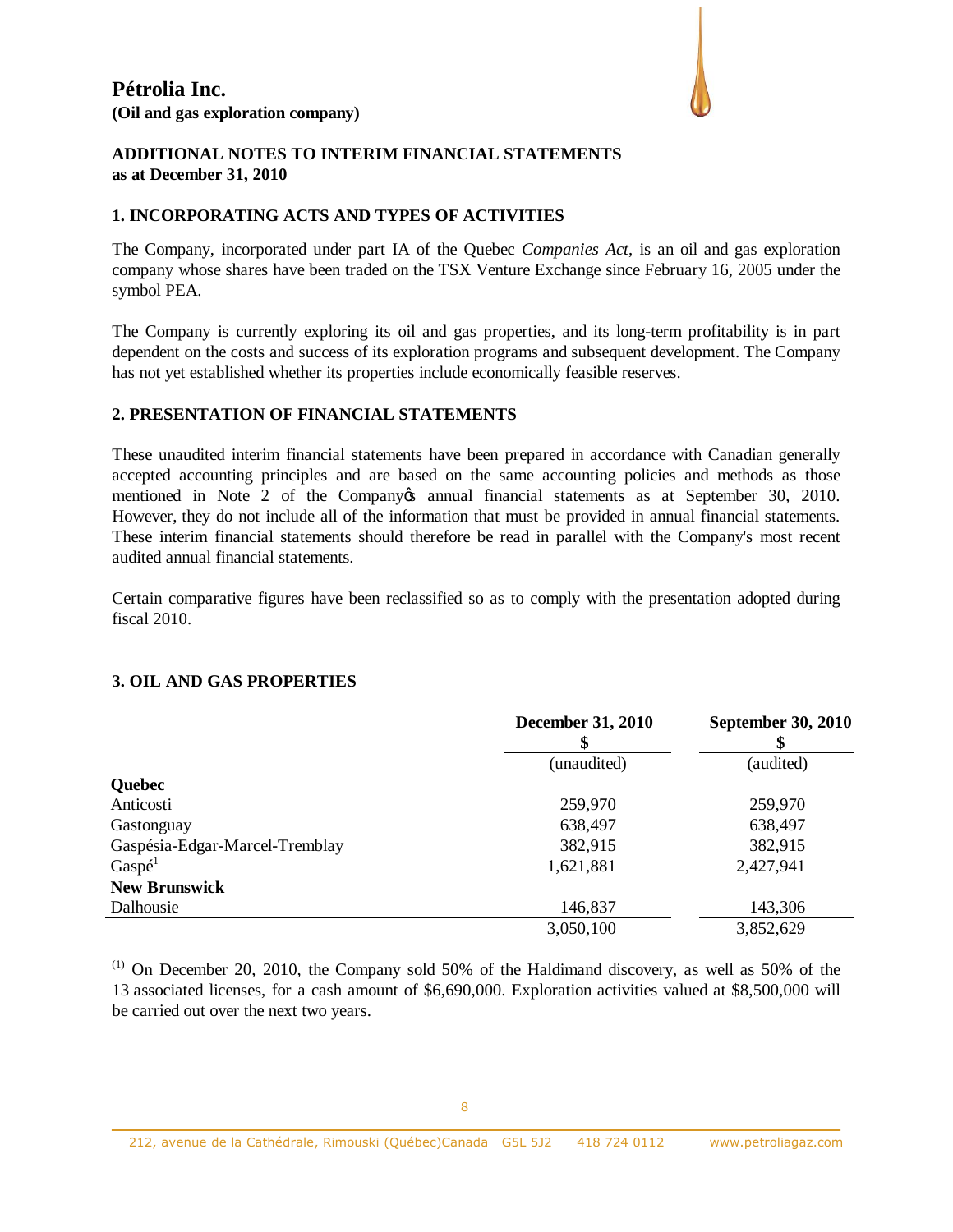**(Oil and gas exploration company)**

## **ADDITIONAL NOTES TO INTERIM FINANCIAL STATEMENTS as at December 31, 2010**

#### **4. DEFERRED EXPLORATION EXPENSES**

|                                   | September 30,<br>2010 | <b>Additions</b> | December 31,<br>2010 |
|-----------------------------------|-----------------------|------------------|----------------------|
|                                   | \$                    | \$               | \$                   |
|                                   | (audited)             | (unaudited)      | (unaudited)          |
| Quebec                            |                       |                  |                      |
| Anticosti                         | 5,305,277             | 197,741          | 5,503,018            |
| Gastonguay                        | 73,473                | 625              | 74,098               |
| Gaspésia-Edgar-Marcel-Tremblay    | 3,531,433             | 58,072           | 3,589,505            |
| Gaspé                             | 2,264,806             | 74,378           | 2,339,184            |
| Bourque project                   | 3,580,147             | 8,136            | 3,588,283            |
| Haldimand project                 | 9,383,853             | 327,077          | 9,710,930            |
| Tar Point No. 1 project           | 4,699,028             | 65,611           | 4,764,639            |
| <b>New Brunswick</b>              |                       |                  |                      |
| Dalhousie                         | 1,111,708             | 8,283            | 1,119,991            |
|                                   | 29,949,725            | 739,923          | 30,689,648           |
| Less:                             |                       |                  |                      |
| Exploration subsidies and partner |                       |                  |                      |
| contributions:                    |                       |                  |                      |
| Anticosti                         | 1,930,632             | 16,709           | 1,947,341            |
| Gastonguay                        | 18,415                | 219              | 18,634               |
| Gaspésia-Edgar-Marcel-Tremblay    | 341,818               | 26,481           | 368,299              |
| Gaspé                             | 483,228               | 17,887           | 501,115              |
| Bourque project                   | 3,027,548             | 2,848            | 3,030,396            |
| Haldimand project                 | 2,170,519             | 59,244           | 2,229,763            |
| Tar Point No. 1 project           | 626,494               | 6,164            | 632,658              |
| Dalhousie                         | 6,922                 |                  | 6,922                |
|                                   | 8,605,576             | 129,552          | 8,735,128            |
| Income from evaluation of oil     |                       |                  |                      |
| reserves:                         |                       |                  |                      |
| Gaspé                             |                       |                  |                      |
| Haldimand project                 | 109,738               | 44,221           | 153,959              |
|                                   |                       |                  |                      |
|                                   | 109,738               | 44,221           | 153,959              |
|                                   | 21,234,411            | 556,150          | 21,800,561           |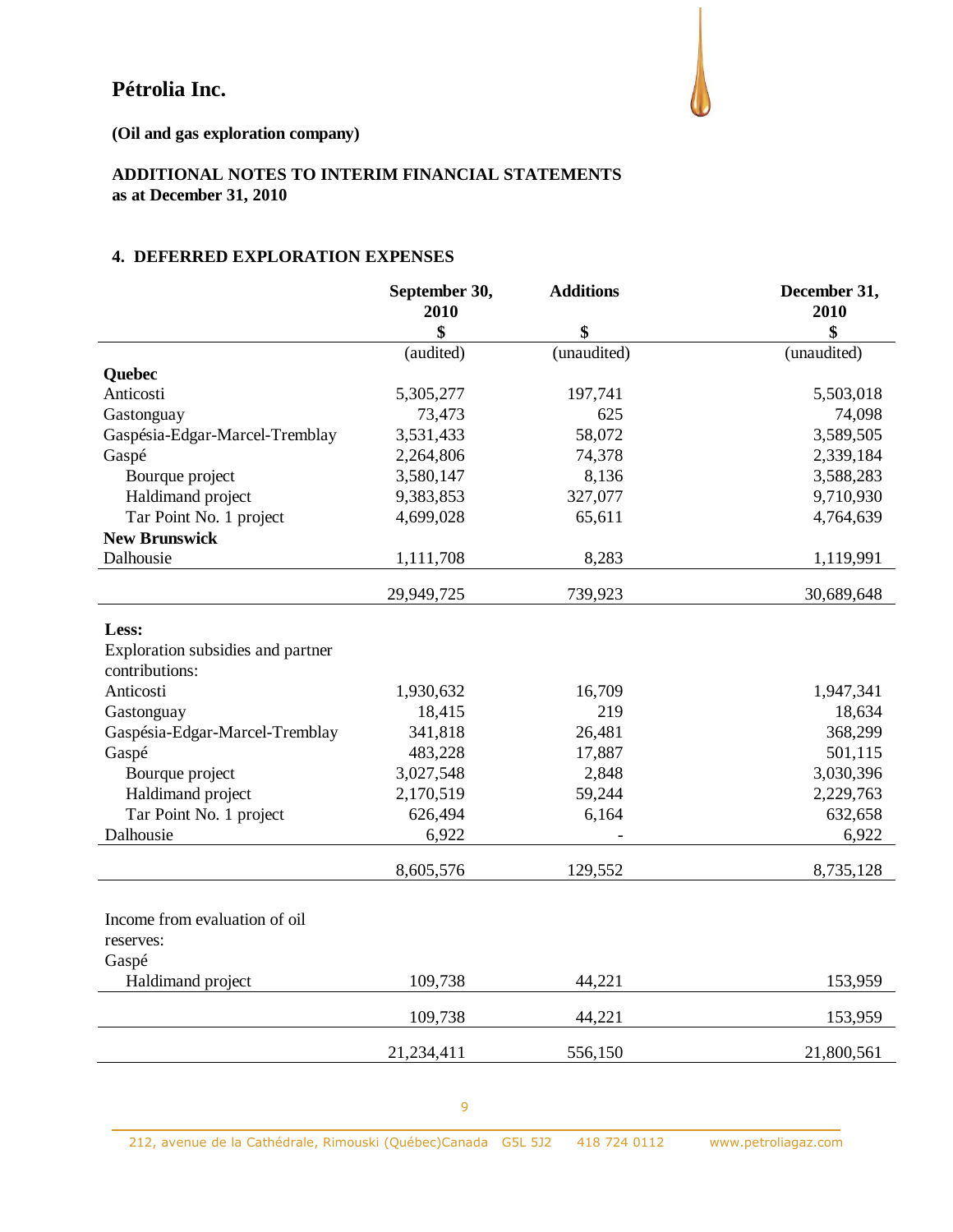**(Oil and gas exploration company)**

# **ADDITIONAL NOTES TO INTERIM FINANCIAL STATEMENTS as at December 31, 2009**

## **4. DEFERRED EXPLORATION EXPENSES (continued)**

|                                   | September 30, 2009   | <b>Additions</b><br>\$ | December 31, 2009    |
|-----------------------------------|----------------------|------------------------|----------------------|
|                                   | \$                   |                        | \$                   |
|                                   | (unaudited)          | (unaudited)            | (unaudited)          |
| Quebec                            |                      |                        |                      |
| Anticosti                         | 1,344,024            | 11,396                 | 1,355,420            |
| Gastonguay                        | 46,502               | 2,880                  | 49,382               |
| Gaspésia-Edgar-Marcel-Tremblay    | 3,475,534            | 5,365                  | 3,480,899            |
| Gaspé                             | 2,875,327            | 13,235                 | 2,888,562            |
| Bourque project                   | 3,364,231            | 194,044                | 3,588,275            |
| Haldimand project                 | 6,331,201            | 1,210,300              | 7,541,501            |
| Tar Point No. 1 project           | 177,140              | 3,095,872              | 3,273,012            |
| Others                            | 102,707              |                        | 102,707              |
| <b>New Brunswick</b>              |                      |                        |                      |
| Dalhousie                         | 1,085,303            | 18,323                 | 1,103,626            |
|                                   | 18,801,969           | 4,551,415              | 23,353,384           |
| Less:                             |                      |                        |                      |
| Exploration subsidies and partner |                      |                        |                      |
| contributions:                    |                      |                        |                      |
| Anticosti                         | 442,611              | 1,709                  | 444,320              |
| Gastonguay                        | 10,683               | 432                    | 11,115               |
| Gaspésia-Edgar-Marcel-Tremblay    | 325,194              | 804                    | 325,998              |
| Gaspé<br>Bourque project          | 462,824<br>2,844,231 | 1,985<br>180,458       | 464,809<br>3,024,689 |
| Haldimand project                 | 1,301,186            | 178,906                | 1,480,092            |
| Tar Point No. 1 project           | 62,015               | 464,382                | 526,397              |
| <b>New Brunswick</b>              |                      |                        |                      |
| Dalhousie                         | 6,922                |                        | 6,922                |
|                                   | 5,455,666            | 828,676                | 6,284,342            |
| Income from evaluation of oil     |                      |                        |                      |
| reserves:                         |                      |                        |                      |
| Gaspé                             |                      |                        |                      |
| Haldimand project                 |                      | 10,030                 | 10,030               |
|                                   |                      | 10,030                 | 10,030               |
|                                   | 13,346,303           | 3,712,709              | 17,059,012           |
|                                   |                      |                        |                      |

10

212, avenue de la Cathédrale, Rimouski (Québec)Canada G5L 5J2 418 724 0112 www.petroliagaz.com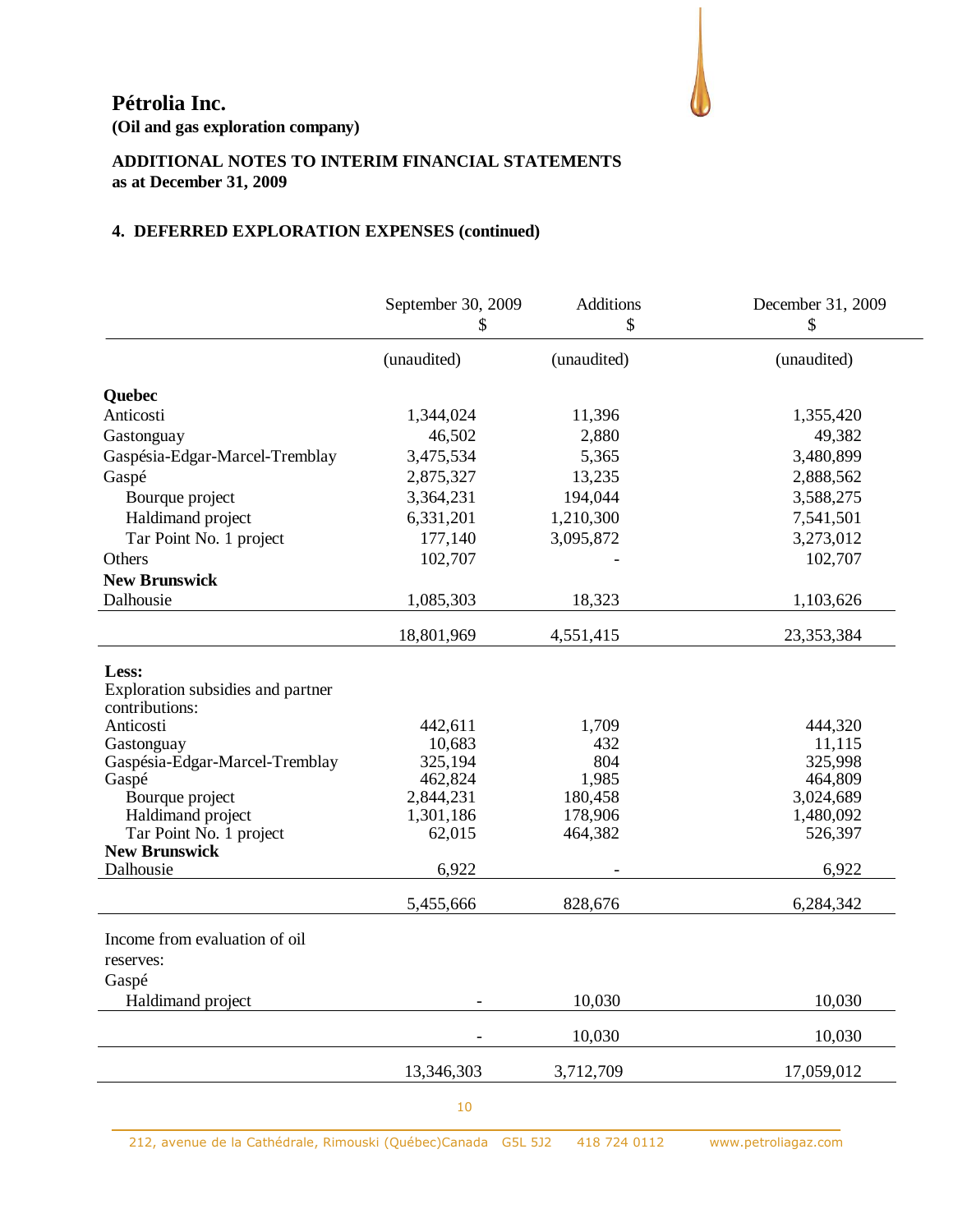

#### **ADDITIONAL NOTES TO INTERIM FINANCIAL STATEMENTS as at December 31, 2010**

#### **5) CAPITAL STOCK**

#### **Authorized**

Unlimited number of common, participating, voting, and no par value shares.

#### **Issued**

50,067,287 common shares

#### **Stock-Based Compensation Costs**

The Company has a Stock Option plan that allows it to grant a maximum of 10% of the shares issued to its directors, officers, key employees, and suppliers on a continuous basis. The exercise price of each option corresponds to the market price or discounted market price on the day before the option was granted. Granted options cannot last more than five years. Rights are acquired upon the granting of the options for directors, and over a period of three years for other participants.

During the period, the Company granted stock options, with the fair value of each allocated option calculated using the Black-Scholes option pricing model and the following assumptions:

|                          | <b>December</b><br><b>2010</b> |
|--------------------------|--------------------------------|
| Risk-free interest rate  | 3%                             |
| Expected volatility      | 94%                            |
| Lifetime granted (years) | 5                              |
| Rate of return of shares | Nil                            |

Accordingly, the stock-based compensation as at December 31 was distributed as follows:

|                               | 2010    | 2009 |
|-------------------------------|---------|------|
|                               | œ<br>۰D |      |
|                               |         |      |
| Statement of income           | 48,600  |      |
| Deferred exploration expenses | 34,200  | -    |
|                               |         |      |
| Total                         | 82,800  | -    |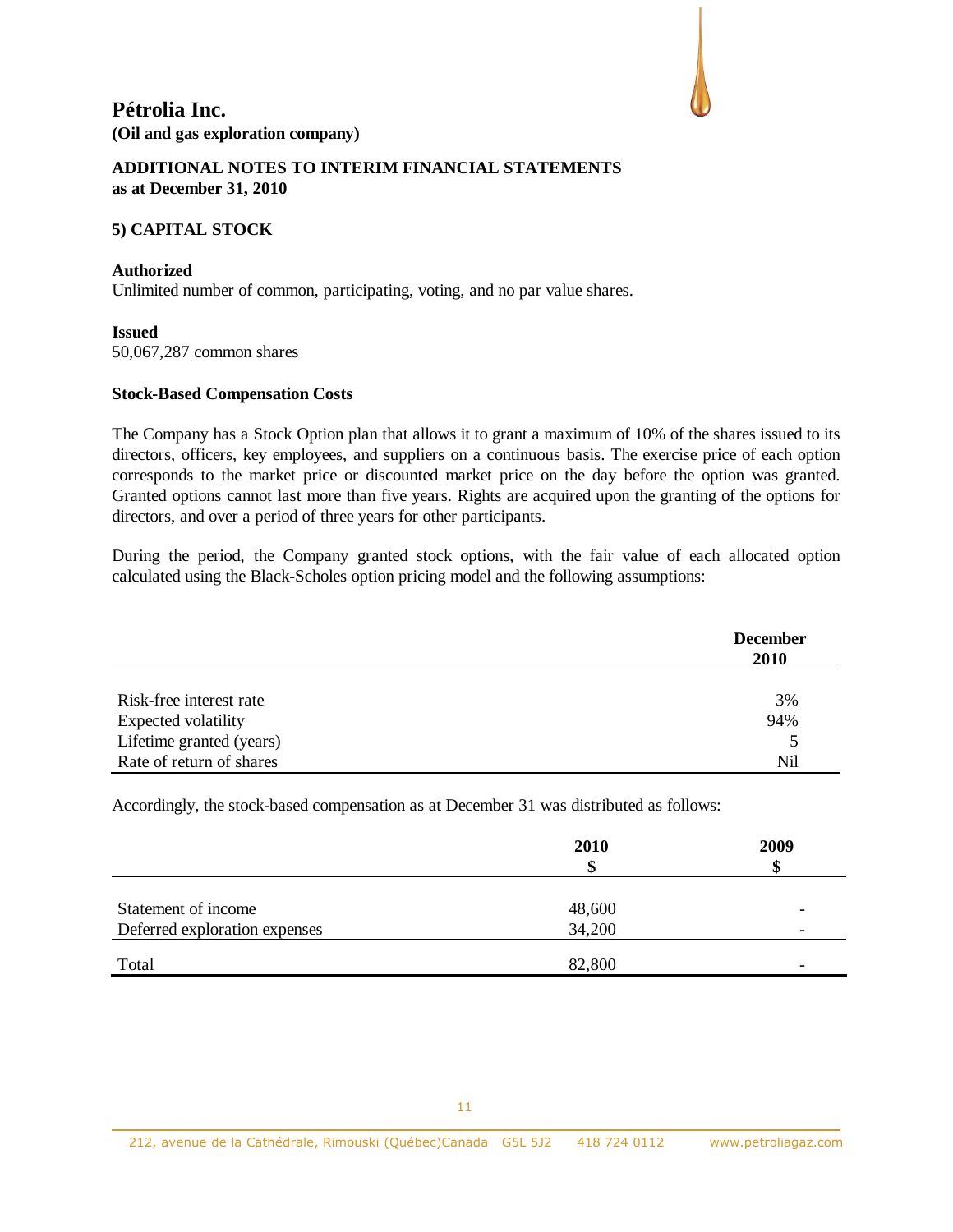

## **ADDITIONAL NOTES TO INTERIM FINANCIAL STATEMENTS as at December 31, 2010**

The following table summarizes information about the stock options:

|                                      | 2010                                |                                             |                                     | 2009                                        |
|--------------------------------------|-------------------------------------|---------------------------------------------|-------------------------------------|---------------------------------------------|
|                                      | Number of<br>options<br>outstanding | Weighted<br>average exercise<br>price<br>\$ | Number of<br>options<br>outstanding | Weighted<br>average exercise<br>price<br>\$ |
| Outstanding and<br>exercisable as at |                                     |                                             |                                     |                                             |
| September 30                         | 2,965,000                           | 0.64                                        | 4,090,000                           | 0.58                                        |
| Granted                              | 920,000                             | 0.50                                        |                                     |                                             |
| Exercised                            |                                     |                                             | (25,000)                            | 0.40                                        |
| Outstanding and                      |                                     |                                             |                                     |                                             |
| exercisable at the end               | 3,885,000                           | 0.61                                        | 4,065,000                           | 0.58                                        |

As at December 31, 2010, the stock options granted as part of the Plan are allocated as follows:

| <b>Weighted average</b><br>exercise price<br>\$ | <b>Number</b> | <b>Expiration date</b> |
|-------------------------------------------------|---------------|------------------------|
| 0.40                                            | 675,000       | February 3, 2011       |
| 0.58                                            | 150,000       | May 10, 2011           |
| 0.74                                            | 50,000        | May 21, 2012           |
| 0.40                                            | 662,500       | June 21, 2012          |
| 0.60                                            | 400,000       | February 12, 2013      |
| 0.60                                            | 150,000       | March 3, 2013          |
| 1.25                                            | 427,500       | July 7, 2013           |
| 0.74                                            | 180,000       | May 21, 2014           |
| 0.89                                            | 270,000       | February 25, 2015      |
| 0.50                                            | 920,000       | December 8, 2015       |
|                                                 |               |                        |

#### **Warrants**

Outstanding warrants can be exercised as follows:

| <b>Exercise price</b> |               |                        |  |
|-----------------------|---------------|------------------------|--|
| \$                    | <b>Number</b> | <b>Expiration date</b> |  |
|                       |               |                        |  |
| 1.30                  | 2,163,161     | December 4, 2011       |  |
| 1.00                  | 1,750,000     | October 10, 2012       |  |
| 1.00                  | 3,000,000     | January 10, 2013       |  |